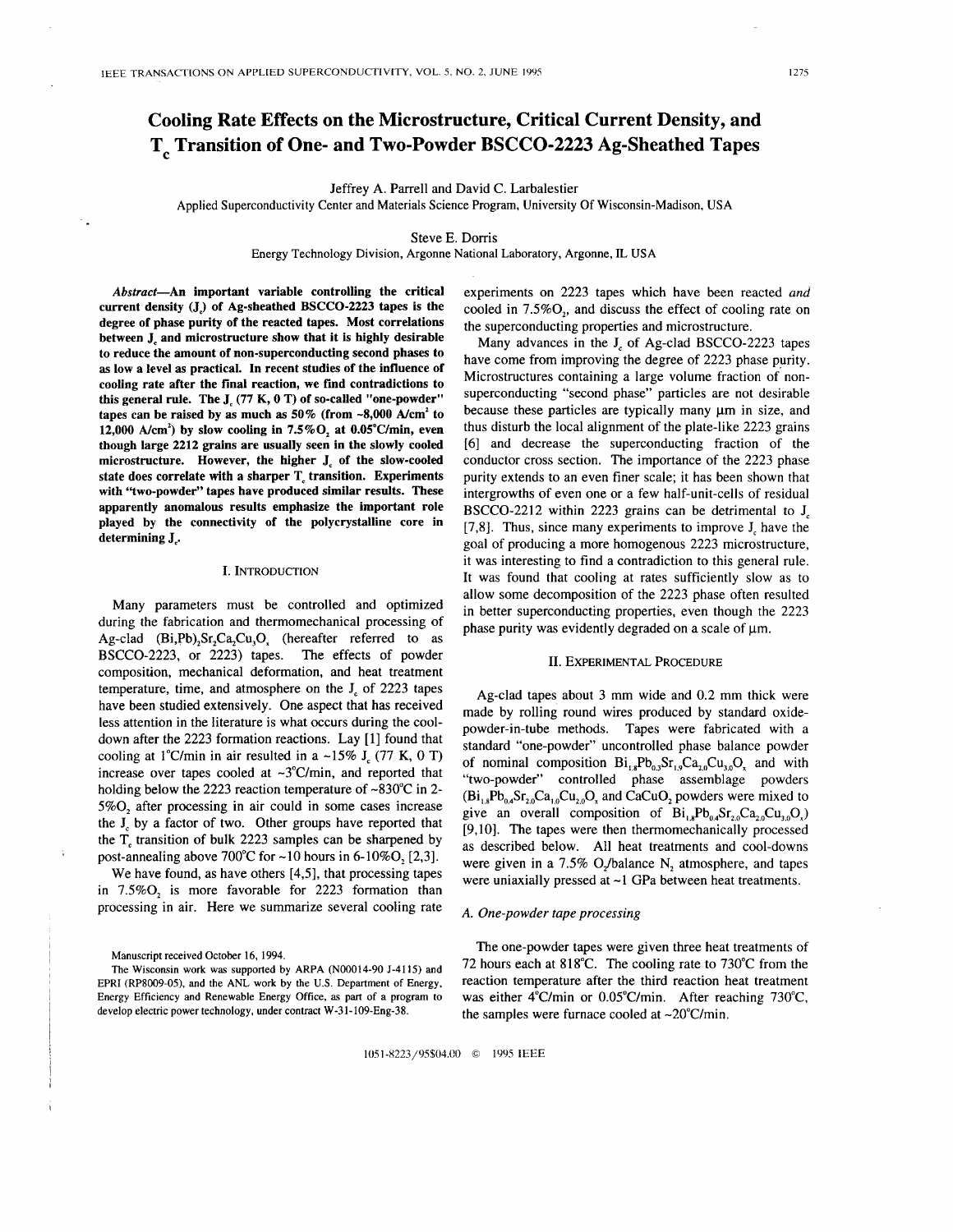# *B. Two-powder tape processing*

Two separate experiments were performed with the twopowder tapes. In the first experiment, only one heat treatment was given (and thus the conversion to 2223 was incomplete), and the cooling rate after this single heat treatment was varied. The second experiment was similar to the one-powder tape experiment described above, in that the cooling rate after the final heat treatment was varied.

*1) Cooling rate varied after the first heat treatment:* A sample was given a 30 hour heat treatment at 825"C, and cooled to 725°C at 5"C/min. After this short heat treatment the conversion of the precursor powder to BSCCO-2223 was not complete. A second sample was given the same 30 hour reaction heat treatment, and then cooled to 725°C at 0.05°C/min. Because the length of the cool-down of this sample was comparable to the length of the 30 hour reaction heat treatment (during cool-down the sample was between 825°C and 725°C for -33 hours), a third sample was given a 63 hour reaction heat treatment at 825"C, and was cooled at 5"C/min to 725°C.

*2) Cooling rate varied after three heat treatments:* Twopowder tapes were given a 50 hour first heat treatment at 825"C, followed by 100 hour second and third heat treatments. After the third heat treatment and subsequent cool-down (at 4"C/min), the samples were quickly  $(-15^{\circ}$ C/min) re-heated to 825 $^{\circ}$ C in the 7.5%O, atmosphere (with no intermediate pressing), held for 1 hour at 825°C and then cooled to 725°C at four different rates: *5,0.5,* 0.16, and O.OS"C/min.

The transport critical current values  $(1 \mu V/cm)$  were converted to **J,** by dividing by the average of two or three cross-sections measured by image analysis. All critical currents were measured at 77 K, 0 T. The temperature dependence of the zero-field-cooled AC susceptibility of many of the samples was measured at 1 and 20 G, at 125 **Hz,** with the field applied normal to the rolling plane of the tape (i.e. nominally parallel to the c-direction of the aligned 2223 grains). A scanning electron microscope (SEM) operated at 15 kV was used to examine the microstructures of the tapes. X-ray diffraction (XRD) using  $Cu-K\alpha$ radiation was also used to examine the phase purity of some samples.

#### **III. RESULTS**

#### *A. Fully processed one-powder tape experiments*

Fig. 1 is a plot of the AC susceptibility of the fast  $(4^{\circ}C/\text{min})$  and slow  $(0.05^{\circ}C/\text{min})$  cooled samples as a function of temperature. The inset in Fig. 1 shows **J,** as a function of heat treatment time for the fully processed onepowder tapes. Slow cooling at O.OS"C/min to 730°C in 7.5% $O_2$  increased the  $J_c$  by almost 50% to ~12,000 A/cm<sup>2</sup> compared to the tape that was fast cooled at 4"C/min. The slow cooled sample has a sharper **T,** transition than the fast cooled sample, and no **T** kink indicative of BSCCO-2212 intergrowths [7,8] is visible, whereas a kink in the transition is apparent for the fast cooled sample.



Fig. 1. Normalized AC susceptibility (1 G) of the fast cooled (4<sup>°</sup>C/min) and **slow cooled (O.OS"C/min) fully processed (3 heat treatments) one-powder samples. The inset shows critical current density (77 K,** 0 **T) as a function of heat treatment time and number.** 



Figs. 2a and 2b. SEM backscatter micrographs of typical fast (4°C/min) and **slow (O.OS"C/min) cooled fully processed one-powder samples, respectively. Large BSCCO-2212 grains (light gray needles) are dispersed throughout the thickness** of **the slow cooled core.** 

Figs. 2a and 2b are **SEM** backscatter micrographs of typical fast cooled (4"C/min) and slow cooled (O.OS"C/min) one-powder tape microstructures, respectively. Many large BSCCO-2212 grains (light gray "needles") are visible throughout the thickness of the slow cooled sample (Fig.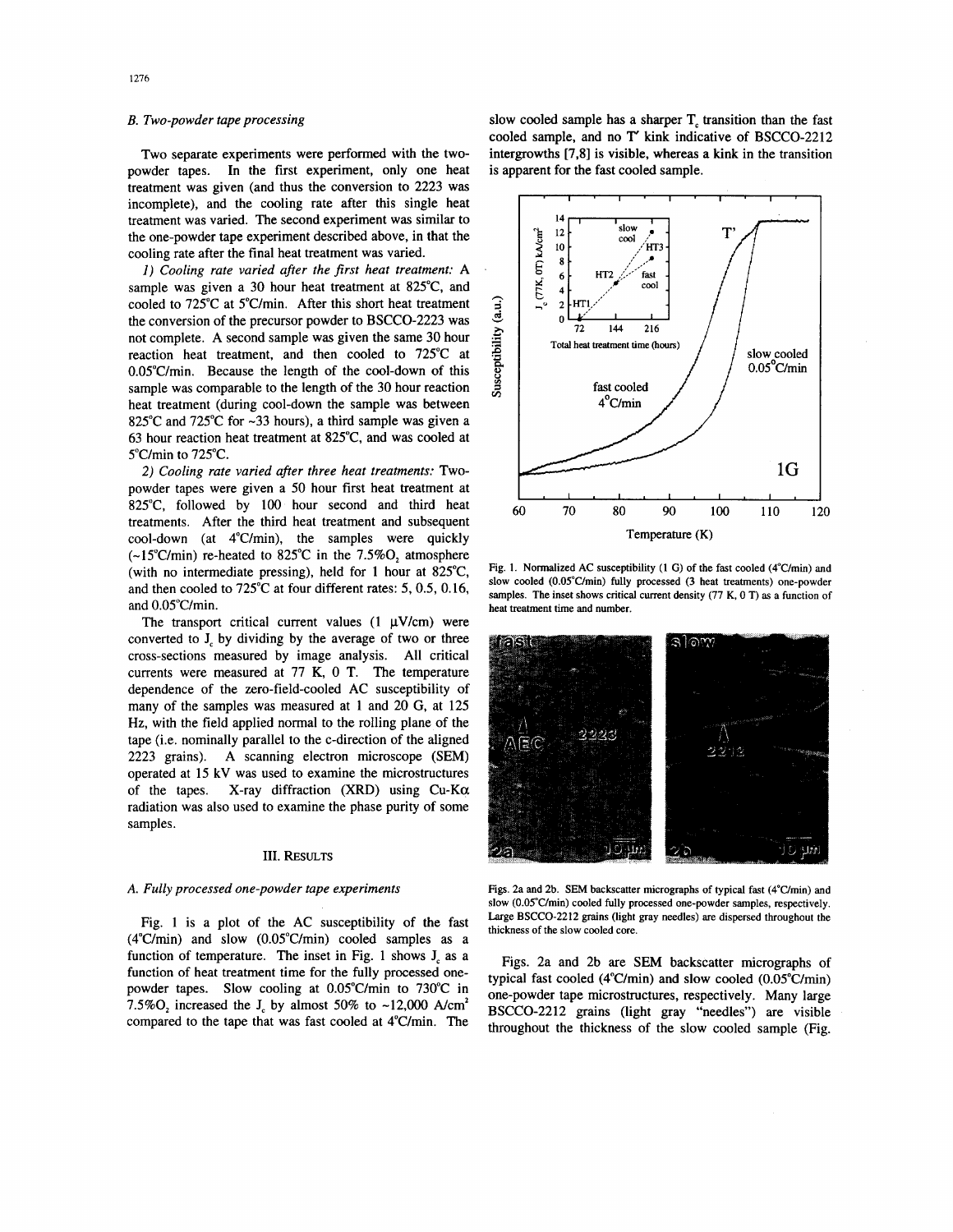2b). These 2212 grains were seldom seen in the second heat treatment or in the fast cooled  $(4^{\circ}C/\text{min})$  third heat treatment samples (Fig. 2a), which suggests that slow cooling at  $0.05^{\circ}$ C/min to 730 $^{\circ}$ C caused the regular formation of these 2212 grains. Presumably these 2212 grains formed as a result of 2223 decomposition, since 2223 is reported to be unstable below  $\sim 790^{\circ}$ C in 7.5%O, decomposing to 2212, (Ca,Sr),PbO,, and other non-superconducting phases [5,11].

**In** summary, cooling fully processed one-powder tapes at O.OS"C/min to 730°C in **7.5%0,** resulted in a sharper T, transition and a 50% higher **J,** than tapes cooled more quickly at 4"C/min. The superconducting properties improved, despite many large 2212 grains in the sample.



**Fig 3. AC susceptibility (normalized to 1** *G* **signal) of the partially reacted two-powder samples. The slowly cooled sample has a sharper transition than the more extensively converted sample (the 63 hour heat treated sample).** 

#### *B. Two-powder tape experiments*

*I) Cooling rate varied after the first heat treatment:* It was found that the cooling rate has an effect on the critical current density and  $T_c$  transition of two-powder tapes after the first heat treatment, when the 2223 conversion is far from complete. The sample that was heat treated for 30 hours and cooled at  $5^{\circ}$ C/min contained ~50% 2223 (by XRD) and had a **J,** of 1,100 A/cm2, compared to the sample given a 30 hour heat treatment and cooled at O.OS"C/min, which was  $\sim 60\%$  converted and had a **J**<sub>c</sub> of 2,800 A/cm<sup>2</sup>. This slowly cooled sample had a **J,** value greater than that of the sample given the longer 63 hour heat treatment  $(J_{\alpha} =$  $2,300$  A/cm<sup>2</sup>), even though this more completely reacted sample contained ~80% 2223. AC susceptibility results for these three partially reacted samples, shown in Fig. 3, show

that the T, transition **was** substantially sharpened by slow cooling at O.OS"C/min, as was also found in the fully processed one-powder tapes. Note that the slowly cooled sample (containing 60% 2223) has a sharper transition than the sample that was 80% converted to 2223 (the 63 hour heat treated sample), and that at 20 *G* the slowly cooled sample exhibited a greater fraction of its 1 *G* signal than did the fast cooled tapes.



**Fig. 4. XRD spectra for the fully processed two-powder tapes that were cooled from 825°C to 725°C** *at* **5, 0.16, and O.OS"C/min in 7.5%0,. The fraction of impurity phases increases with decreasing cooling rate.** 

*2) Cooling rate varied after three heat treatments:* Fig. 4 shows XRD patterns for the samples that were cooled to 725°C at 5, 0.16, and O.OS"C/min. Note that as the cooling rate was decreased, the diffraction peak heights for (Ca,Sr),PbO, and other second phases (mainly alkaline earth cuprates) increased, presumably because of 2223 phase decomposition. However, unlike what was observed for the one-powder tapes (Fig. 2b), the relative amount of 2212 did not noticeably increase (as determined by **SEM** and XRD).

[Fig. 5](#page-3-0) shows **J,** as a function of cooling rate for the twopowder samples that received three heat treatments, were reheated to 825°C, and then cooled at different rates in 7.5% *0,.* The **J,** increased as the cooling rate **was** decreased, reached a maximum value at a rate of 0.16'C/min, and then decreased at still slower rates. Thus, as was found for the one-powder samples, slow cooling can increase the **J,** of